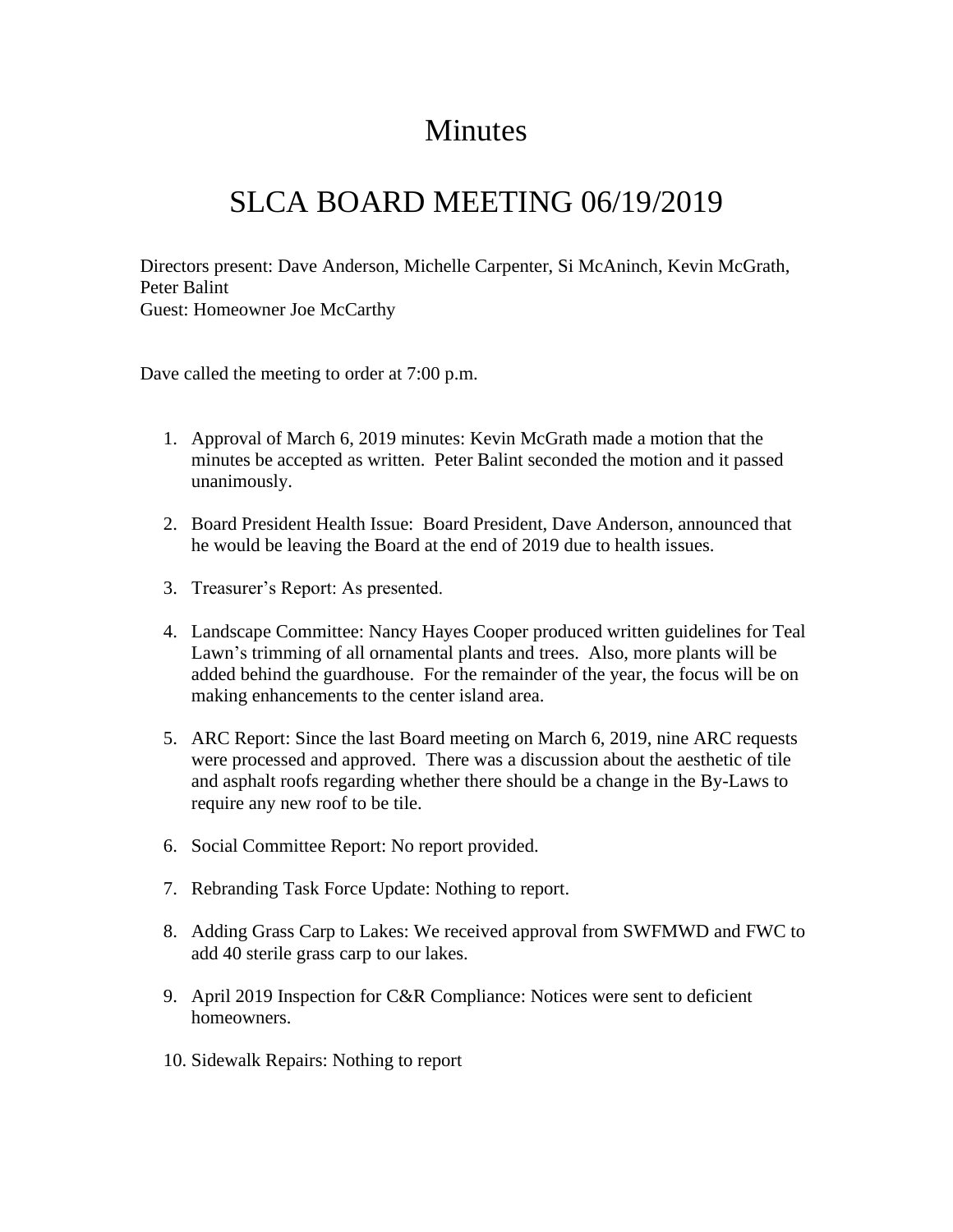- 11. Complaints about Dog at 6823 Areca Blvd: This family has responded positively to the multiple complaints made by other residents. Since there have been no new complaints, they are now in compliance, so this matter is closed.
- 12. Community Directory Update A hard copy version was delivered to all available homeowners. We plan to create an online version on the community website, which will be password protected. A special thanks to Linda Garvin, Shannon McAninch and Marjorie Anderson for helping to distribute the directories.
- 13. CPA 2019-B: This county initiative proposes changes to Lorraine Road, Dove Avenue and Clark Road. The public will have an opportunity to comment on it at an upcoming Neighborhood Workshop.
- 14. Serenoa Lakes property line: At the last Board meeting the decision was made to contact the survey company that did the initial survey work back in 1999 to do a new survey of our south border property line. We have signed a contract to have the survey work done.
- 15. Securing Serenoa Lakes Perimeter: Joe McCarthy gave a presentation about securing the perimeter of Serenoa Lakes with fencing both to the north and south of our entrance area. The fencing would help prevent fishing in the community by outsiders. The cost and county approval are both issues that need to be addressed.
- 16. Replacing South Lake fountain: Major components of the south lake fountain have failed. Dave Anderson made a motion to replace the motor and the electrical control box at a cost of \$3530.87. Peter Balint seconded the motion and it passed unanimously.
- 17. County Canal Maintenance: The County sprayed the canal to kill plants and grasses in early June.
- 18. Backflow Preventer Certification: The bi-annual inspection and certification of all homeowners' backflow preventer valves will be done by Bob Anderson Plumbing. This service is paid for by the homeowners' association.
- 19. Damage to Emergency gates between Serenoa and Serenoa Lakes: Serenoa Lakes will pay one-third of the expenses to get the gates repaired.
- 20. Wild Hog Trappers in the Community: An email was sent to all residents informing them that they may see armed trappers in the neighborhood after several sightings of wild hogs in the Pindo Boulevard and Roebelenii Court areas.